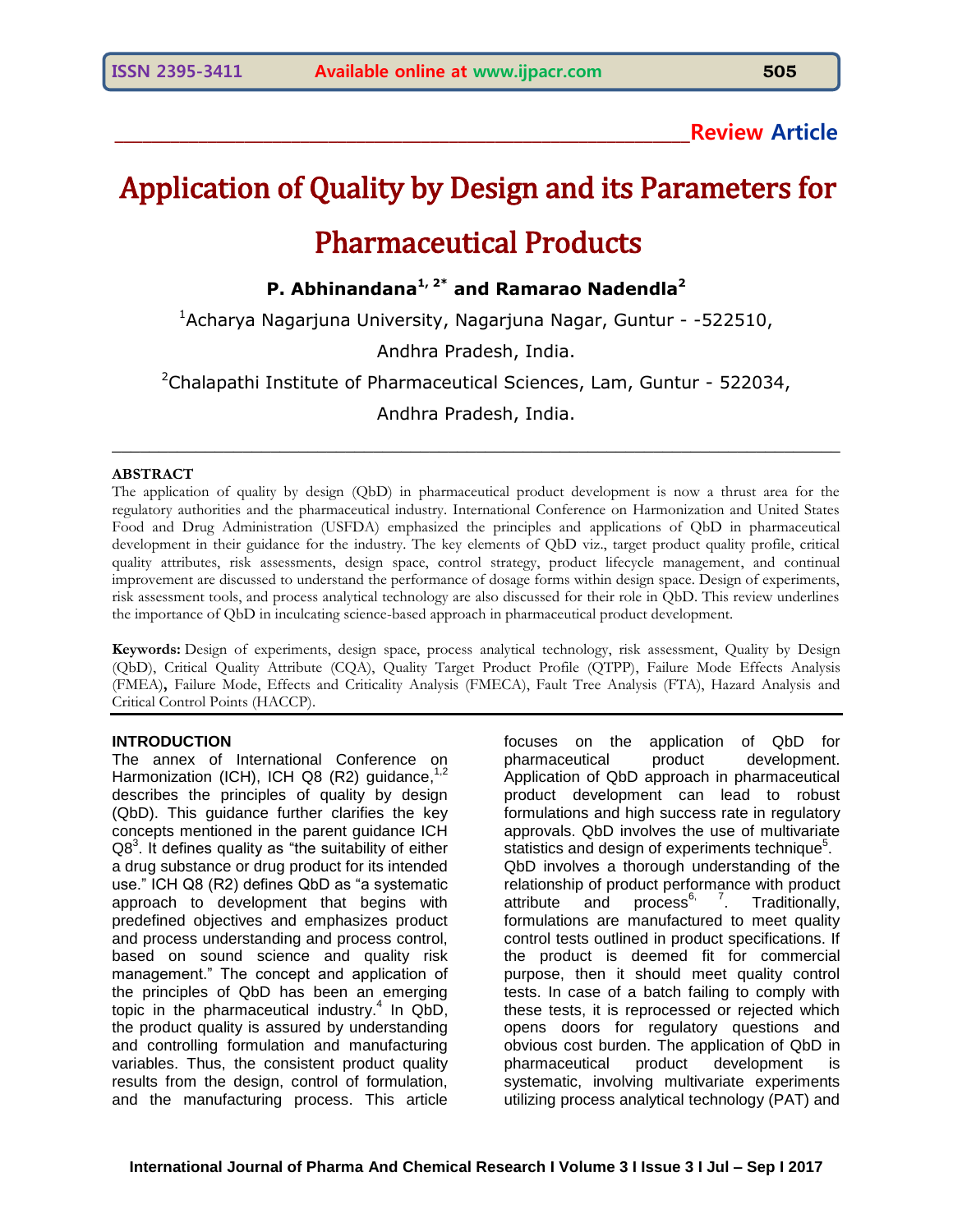**ISSN 2395-3411 Available online at www.ijpacr.com 506**

other tests to identify critical quality attributes (CQAs) based on risk assessments (RAs). The QbD begins with predefined objectives and requires an understanding how formulation and process variables influence product qualit[y](https://www.ncbi.nlm.nih.gov/pmc/articles/PMC4991121/#ref8) $8$ . Though end product testing can confirm product quality, it cannot be a part of a process consistency or process control<sup>9</sup> [.](https://www.ncbi.nlm.nih.gov/pmc/articles/PMC4991121/#ref9) **[Figure](https://www.ncbi.nlm.nih.gov/pmc/articles/PMC4991121/figure/F1/)  [01](https://www.ncbi.nlm.nih.gov/pmc/articles/PMC4991121/figure/F1/)** depicts an overall QbD system where RA and risk control for the product and process are involved.

The important components of product development by QbD are target product profile (TPP), target product quality profile (TPQP), design and development of product, developing the manufacturing process, identifying the CQA, assessment and management of the risks involved in the process, establishment of design space, and defining a control strategy for a product to stay within the design space. Control strategy is the knowledge driven from the relationship between formulation and manufacturing process variables that must be controlled in manufacturing a product of

consistent quality. Product lifecycle management further adds to the knowledge base, helps in continuous product monitoring and improvement. **[Figure 02](https://www.ncbi.nlm.nih.gov/pmc/articles/PMC4991121/figure/F2/)** shows a schematic representation of how various ICH guidelines dealing with pharmaceutical quality can influence and result in a desired product quality.

# **KEY CHARACTERISTICS OF QbD10-11**

- A tool for focused & efficient drug development
- Dynamic and systematic process
- Relies on the concept that Quality can be built in as a continuum
- It is applicable to Drug Product and Drug Substance development (chemicals / biologics)
- It is applicable to analytical methods
- Can implemented partially or totally
- Can be used at any time in the life cycle of the Drug
- Always encouraged by Regulators.



**Fig. 1: Quality by design system**



**Fig. 2: Pharmaceutical quality systems for quality by design**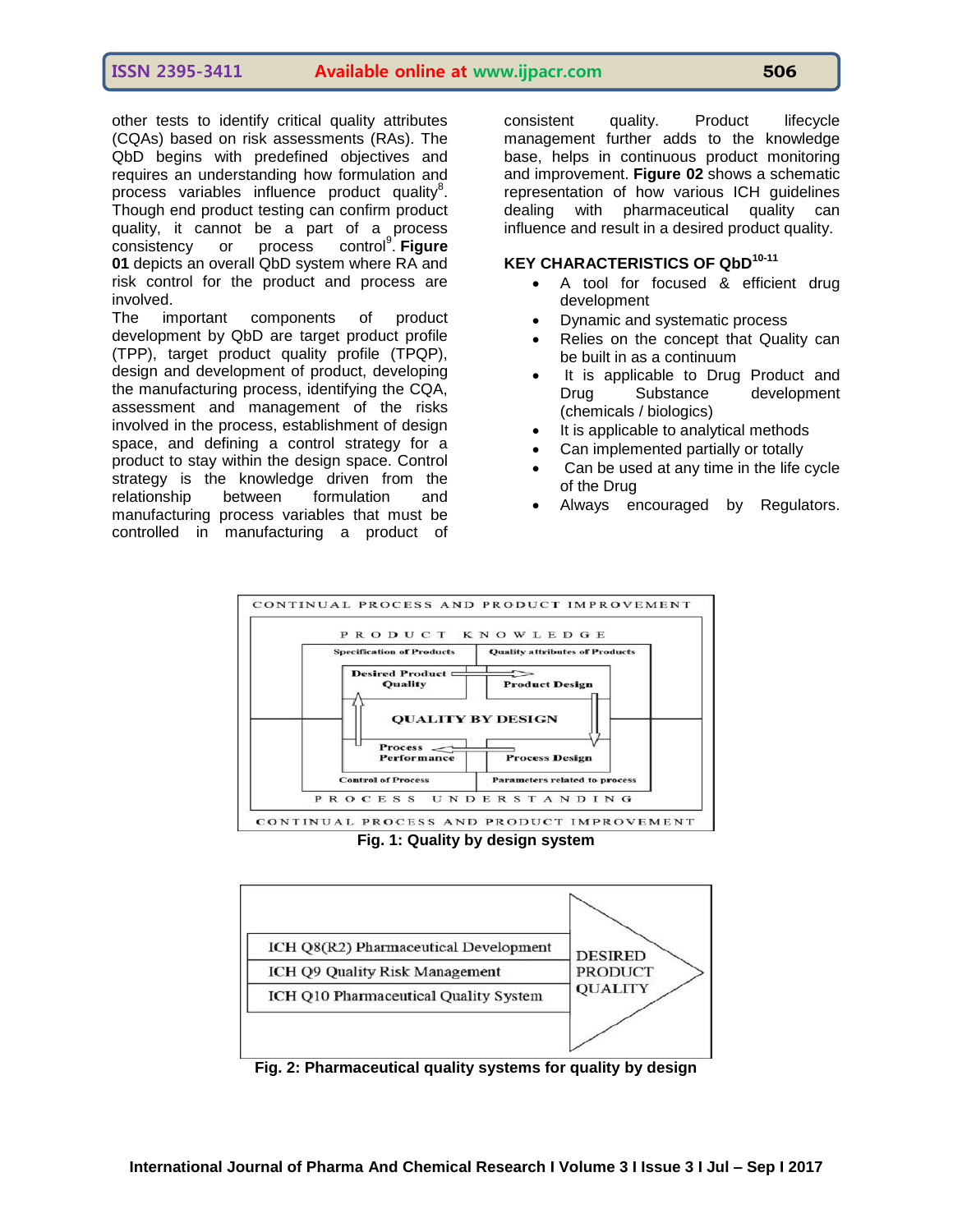# **BENEFITS OF QbD 12-14**

- $\triangleright$  Eliminate batch failures
- $\triangleright$  Minimize deviations and costly investigations
- $\triangleright$  Avoid regulatory compliance problems
- $\triangleright$  Empowerment of technical staff
- $\triangleright$  Efficient, agile, flexible system
- $\triangleright$  Increase manufacturing efficiency, reduce costs and project rejections and waste
- $\triangleright$  Build scientific knowledge base for all products
- $\triangleright$  Better interact with industry on science issues
- $\triangleright$  Ensure consistent information
- $\triangleright$  Incorporate risk management
- $\triangleright$  Reduce end-product testing
- $\triangleright$  Speed-up release decision

### **KEY ELEMENTS OF QbD**

ICH Q8: Pharmaceutical Development discusses the various elements of quality by design. These in combination with the enablers form the fundamental basis for the QbD approach to development. Figure 1 provides a pictorial representation of the typical elements of QbD.

It involves the following key elements during pharmaceutical development

- 1. Define the Quality Target Product Profile
- 2. Identify the Quality Attributes
- 3. Perform a Risk (Assessment) Analysis
- 4. Determine the Critical Quality Attributes and Critical Process Parameters
- 5. Determine the Design Space
- 6. Identify a Control Strategy

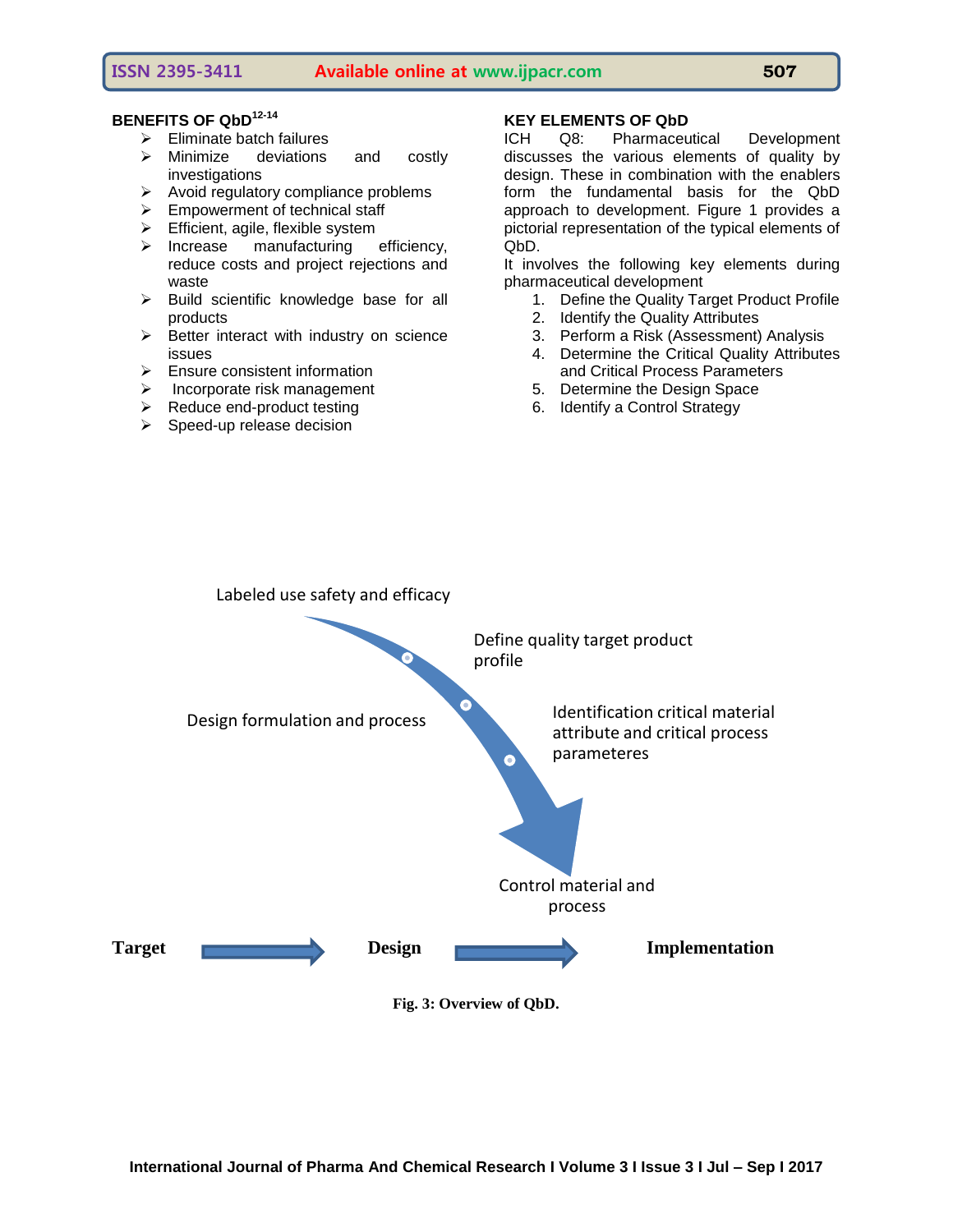## **QUALITY TARGET PRODUCT PROFILE (QTTP)**

According to ICH Q8 (R2), QTTP is "Prospective summary of the quality characteristics of a drug product that ideally will be achieved to ensure the desired quality, taking into account safety and efficacy of the drug product". Basically it is a tool for setting the strategy for drug development. Recently QTTP is widely used in development planning, clinical and commercial decision making, regulatory agency interactions, and risk management.

It is the quality characteristics that the drug product should possess in order to reproducibly deliver the therapeutic benefit promised in the label. The QTTP guides formulation scientists to establish formulation strategies and keep the formulation effort focused and efficient. QTPP is related to identity, assay, dosage form, purity, stability in the label. For example, a typical QTPP of an immediate release solid oral dosage form would include

- > Tablet Characteristics
- $\triangleright$  Identity
- $\triangleright$  Assay and Uniformity
- $\triangleright$  Purity/Impurity
- $\triangleright$  Stability, and
- $\triangleright$  Dissolution

It is important to acknowledge that QTPP should only include patient relevant product performance elements. For example, tablet density or hardness may be included as a specification for process monitoring but may not be included in QTPP. Also, if particle size is critical to the dissolution of a solid oral product, then the QTPP should include dissolution but not particle size<sup>15-16</sup>.

## **RELATIONSHIP BETWEEN RISK AND CRITICALITY<sup>27</sup>**

**Risk** includes severity of harm, probability of occurrence, and detectability, and therefore the level of risk can change as a result of risk management.

**Quality Attribute criticality** is primarily based upon severity of harm and does not change as a result of risk management.

**Process Parameter criticality** is linked to the parameter's effect on any critical quality attribute. It is based on the probability of occurrence and detectability and therefore can change as a result of risk management.

### **CRITICAL QUALITY ATTRIBUTES (CQAS)**

Once QTPP has been identified, the next step is to identify the relevant CQAs. A CQA is defined as "A physical, chemical, biological or microbiological property or characteristic that should be within an appropriate limit, range, or distribution to ensure the desired product quality". CQAs are generally associated with raw materials (drug substance, excipients), intermediates (in-process materials), and drug product. Drug product CQAs are the properties that are important for product performance, that is, the desired quality, safety, and efficacy (**Figure.04**).

This indicates that CQAs are subsets of QTPP that has a potential to be altered by the change in formulation or process variables<sup>16-17</sup>. For example, QTPP may include additional quality attributes of the drug product such as strength and dosage form, which are not the part of CQA as it will not change during drug development process. However, QTTP attributes such as assay, content uniformity, dissolution, and permeation flux will also be a part of CQA as they may be altered by formulation or process variables. For example, the CQAs of drug substance and drug product are enlisted in **Table 1**.

Identification of CQAs is done through risk assessment as per the ICH guidance Q9. Prior product knowledge, such as the accumulated laboratory, nonclinical and clinical experience with a specific product-quality attribute, is the key in making these risk assessments. Such knowledge may also include relevant data from similar molecules and data from literature references. Taken together, this information provides a rationale for relating the CQA to .<br>product safety and efficacy<sup>18</sup>.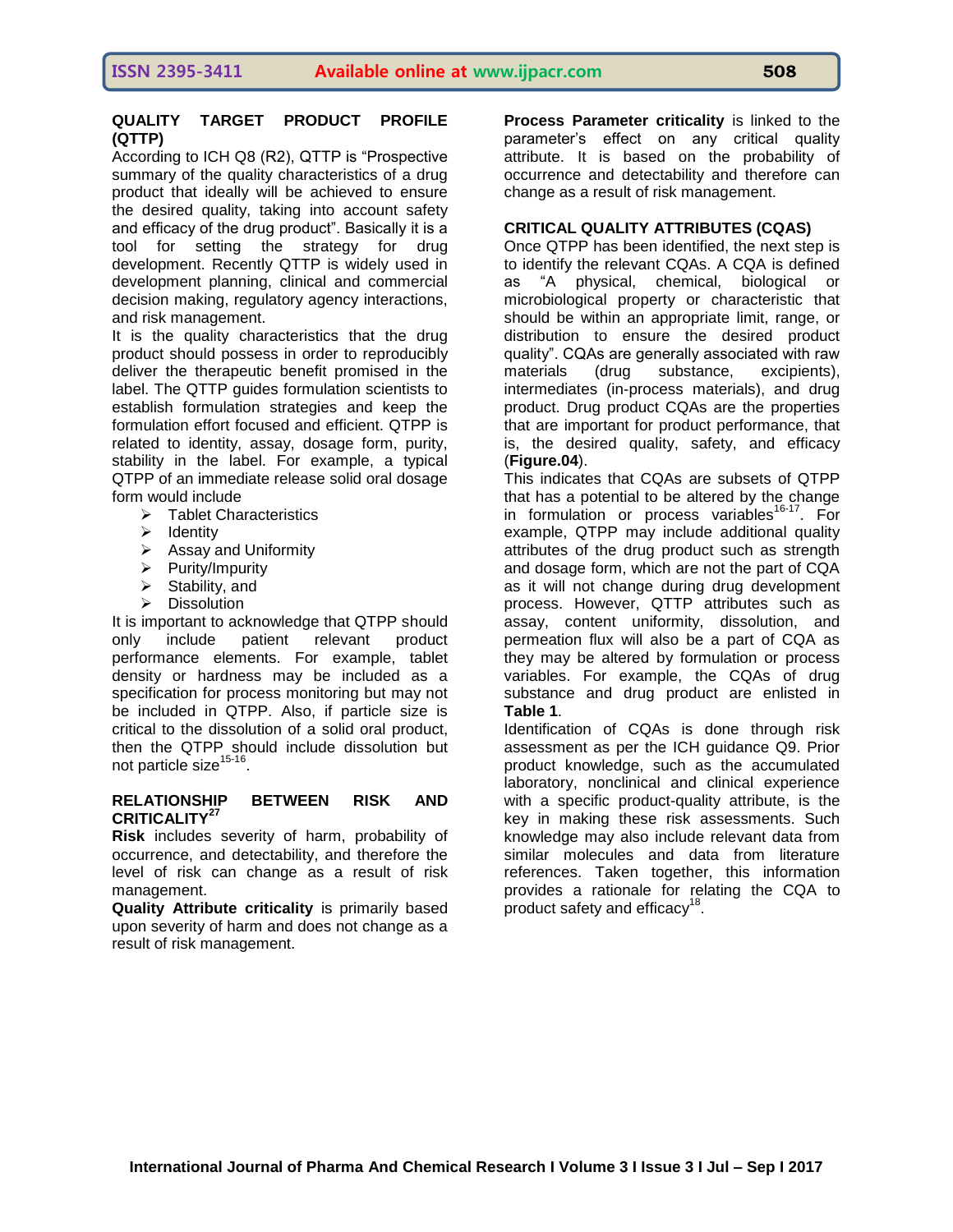

**Fig. 4: Decision Tree to Decide CQAs**

| <b>For Product Substance (Chemical)</b>                                                                                                                                                       | For Drug Product (Tablet)                                                                                                                                                                                                                                              |  |
|-----------------------------------------------------------------------------------------------------------------------------------------------------------------------------------------------|------------------------------------------------------------------------------------------------------------------------------------------------------------------------------------------------------------------------------------------------------------------------|--|
| Appearance<br>$\bullet$<br>Particle size<br>Morphic forms<br>Water content<br>Residual solvents<br>Organic impurities<br>Inorganic impurities<br>Heavy metals<br>Residue on ignition<br>Assav | Appearance<br>٠<br>Identification<br>Hardness<br>$\bullet$<br>Uniformity of dosage<br>$\bullet$<br>Physical form<br>$\bullet$<br><b>Dissolution</b><br>Degradation products<br>$\bullet$<br>Water content<br>$\bullet$<br>Assay<br>$\bullet$<br>Microbiological limits |  |

**Table 1: Typical CQAs for drug substance and drug products**

The FDA defines a Risk Management as, a strategic safety program designed to decrease product risk by using one or more interventions or tools. It is systematic process for the assessment, control, communication and review of risks to the quality of the drug product across the product lifecycle<sup>19</sup>. Overview of a typical quality risk management process is given in **Figure 05.**

The ICH Q9 guideline: Quality Risk Management provides a structure to initiate and follow a risk management process. The relevant tools of QRM are as follows: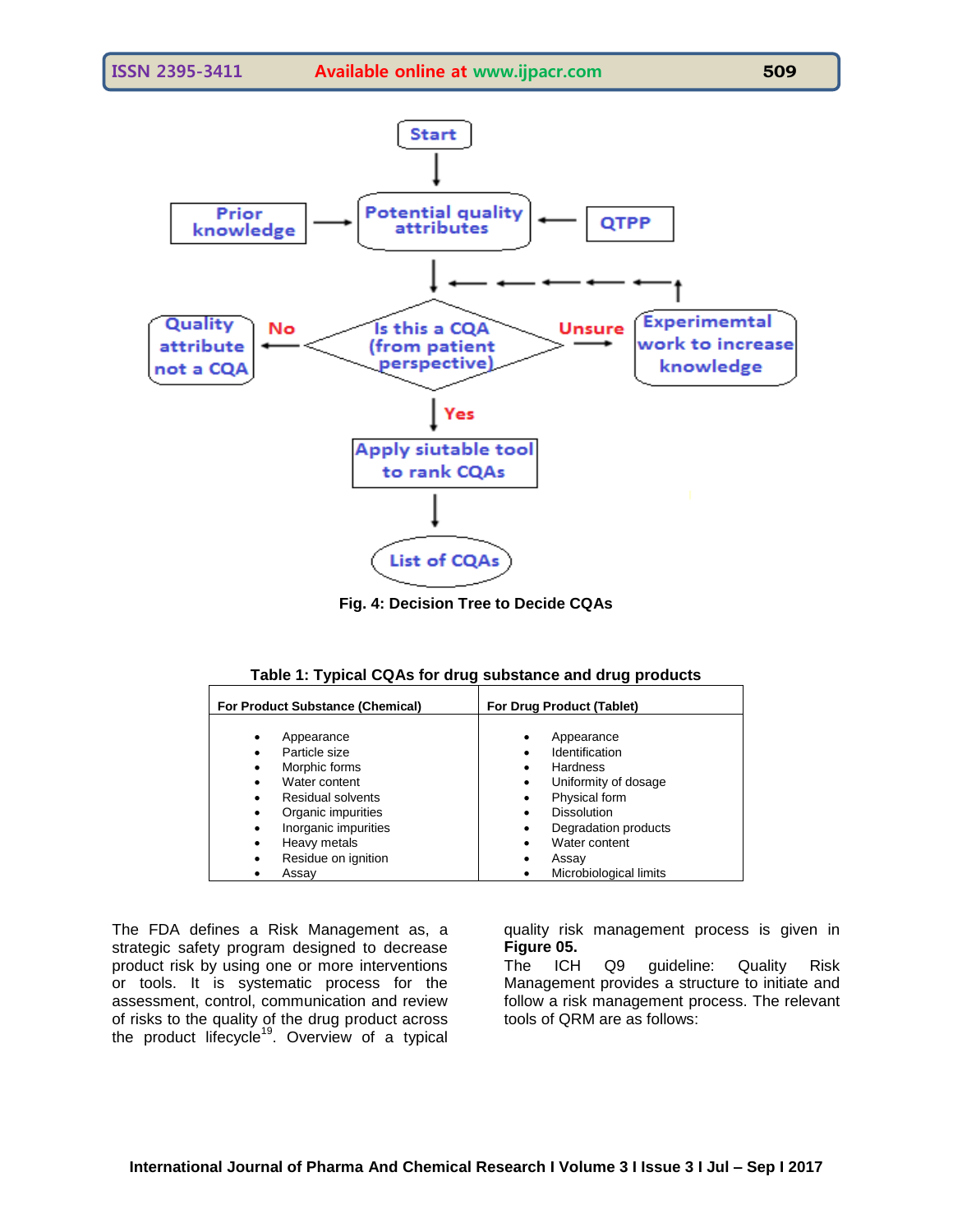# **QUALITY RISK MANAGEMENT PROCESS**



**Fig. 5: Overview of a typical quality risk management process (as per ICH Q9: Quality Risk Management)**

#### **A.FAILURE MODE EFFECTS ANALYSIS (FMEA)**

FMEA is one of the most commonly used riskassessment tools in the pharmaceutical industry. It is a systematic and proactive method to identify and mitigate the possible failure in the process. Failure modes represent any errors or defects in a process, material, design, or equipment. Once failure modes are established, FMEA tool evaluates the effect of these failures and prioritizes them accordingly. This tool is further advanced with studying criticality of the consequences and providing clear indication of situation.

## **B.FAILURE MODE, EFFECTS AND CRITICALITY ANALYSIS (FMECA)**

It is the extension of earlier said FMEA tool. Extending FEMA to incorporate an investigation of the degree of severity of consequences, their probabilities of occurrence and their detectability is Failure mode, effects and criticality analysis. In FMECA, each failure mode of the product is identified and then evaluated for criticality. This criticality is then translated into a risk, and if this level of risk is not acceptable, corrective action must be taken. This can be utilized for failure and risk associated with manufacturing processes. The tool can also be

used to establish and optimize maintenance plans for repairable systems and/or contribute to control plans and other quality assurance procedures.

#### **C.FAULT TREE ANALYSIS (FTA)**

This tool assumes failure of the functionality of a product or process. The results are represented pictorially in the form of a tree of fault modes. This can be used to investigate complaints or deviation in order to fully understand their root cause and ensure that intended improvement will resolve the issues and not cause any other different problem.

#### **D.HAZARD ANALYSIS AND CRITICAL CONTROL POINTS (HACCP)**

HACCP provides detailed documentation to show process or product understanding through identifying parameters to control and monitor. The definition of hazard includes both safety and quality concern in a process or product. It involves hazard analysis, determining critical control point, establishing critical limit, establishing a system to monitor critical control point and establishing a record keeping system. This might be used to identify and manage risk associated with physical, chemical and biological hazards.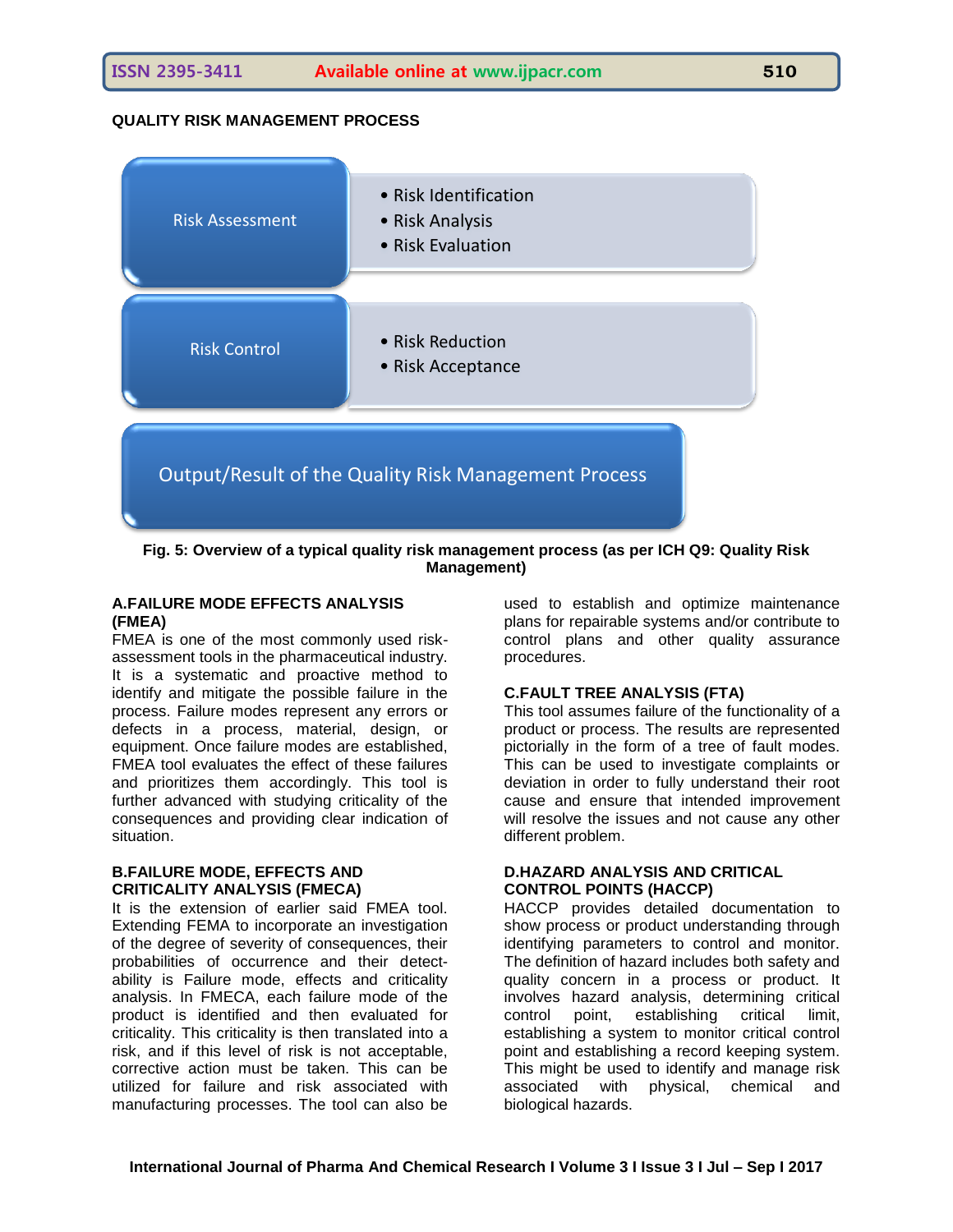The output of a risk assessment may be a combination of quantitative and qualitative estimation of risk. As part of FMEA, a risk score or **Risk Priority Number (RPN)** may be assigned to the deviation or to the stage of the process that is affected; this helps to categorize the deviation. RPN is calculated by multiplying Probability (**P)**, Detectability **(D)** and Severity **(S),** which are individually categorized and scored. Rating scales usually range from 1 to 5.

#### **RPN = probability score × severity score × detectability score**

Where, the score was defined prior to the risk analysis stage. A RPN of < 40 was considered a low risk; a RPN of 40–99 was identified as an intermediate risk; and a RPN of  $\geq$  100 was defined as a high risk $^{16,~19}.$ 

#### **DETERMINATION OF CRITICAL PROCESS PARAMETERS**

A critical process parameter (CPP) is any measurable input (input material attribute or operating

parameter) or output (process state variable or output material attribute) of a process step that must be controlled to achieve the desired product quality and process consistency. A parameter is critical when a realistic change in that parameter can cause the product to fail to meet the QTPP. Thus, whether a parameter is critical or not depends on how large of a change one is willing to consider. Thus the first step in classifying parameters is to define the range of interest which we call the potential operating space (POS). The POS is the region between the maximum and minimum value of interest for each process parameter. Criteria for identifying critical and non-critical parameters are that a parameter is non-critical when there is no trend to failure within the POS and there is no evidence of interactions within the proven acceptable range (PAR), which is the range of experimental observations that lead to acceptable quality<sup>20,21</sup>. The different CCPs during tablet manufacturing along with CQAs are given in **Table 2**.

| S. No          | <b>Operations during</b><br>tableting | <b>Critical Process Parameters</b>                                                                                                                             | <b>Potential Quality Attributes</b>                                                                                      |
|----------------|---------------------------------------|----------------------------------------------------------------------------------------------------------------------------------------------------------------|--------------------------------------------------------------------------------------------------------------------------|
| 1              | Wet granulation                       | Mixing time<br>Impeller speed<br>Binder fluid addition rate & time<br>Method of binder addition<br>Temperature                                                 | <b>Blend uniformity</b><br>Granule size & distribution<br>Moisture content                                               |
| $\mathfrak{p}$ | Drying                                | Drying time<br>Inlet air flow<br>Exhaust air temperature & flow                                                                                                | Bulk/tapped density<br>Moisture content<br>Granules strength & uniformity                                                |
| 3              | Milling                               | Milling speed<br>Screen size<br>Feeding rate                                                                                                                   | Flow properties<br>Particle size distribution<br>Bulk/tapped density                                                     |
| 4              | Mixing                                | Mixer type<br>Mixing time<br>Order of addition                                                                                                                 | <b>Blend Uniformity</b>                                                                                                  |
| 5              | Compression                           | Pre compression force<br>Main compression force<br>Dwell time<br>Hopper design<br>Punch penetration depth<br>Roller type<br>Auger screw rate<br>Ejection force | Weight variation<br><b>Hardness</b><br>Friability<br>Content uniformity<br>Assay<br><b>Dissolution</b><br>Disintegration |
| 6              | Coating                               | Inlet air flow<br>Time<br>Temperature<br>Spray pattern & rate                                                                                                  | <b>Thickness</b><br><b>Hardness</b><br>% of weight gain<br>Appearance                                                    |

#### **Table 2: Different critical process parameters with potential quality attributes during tableting**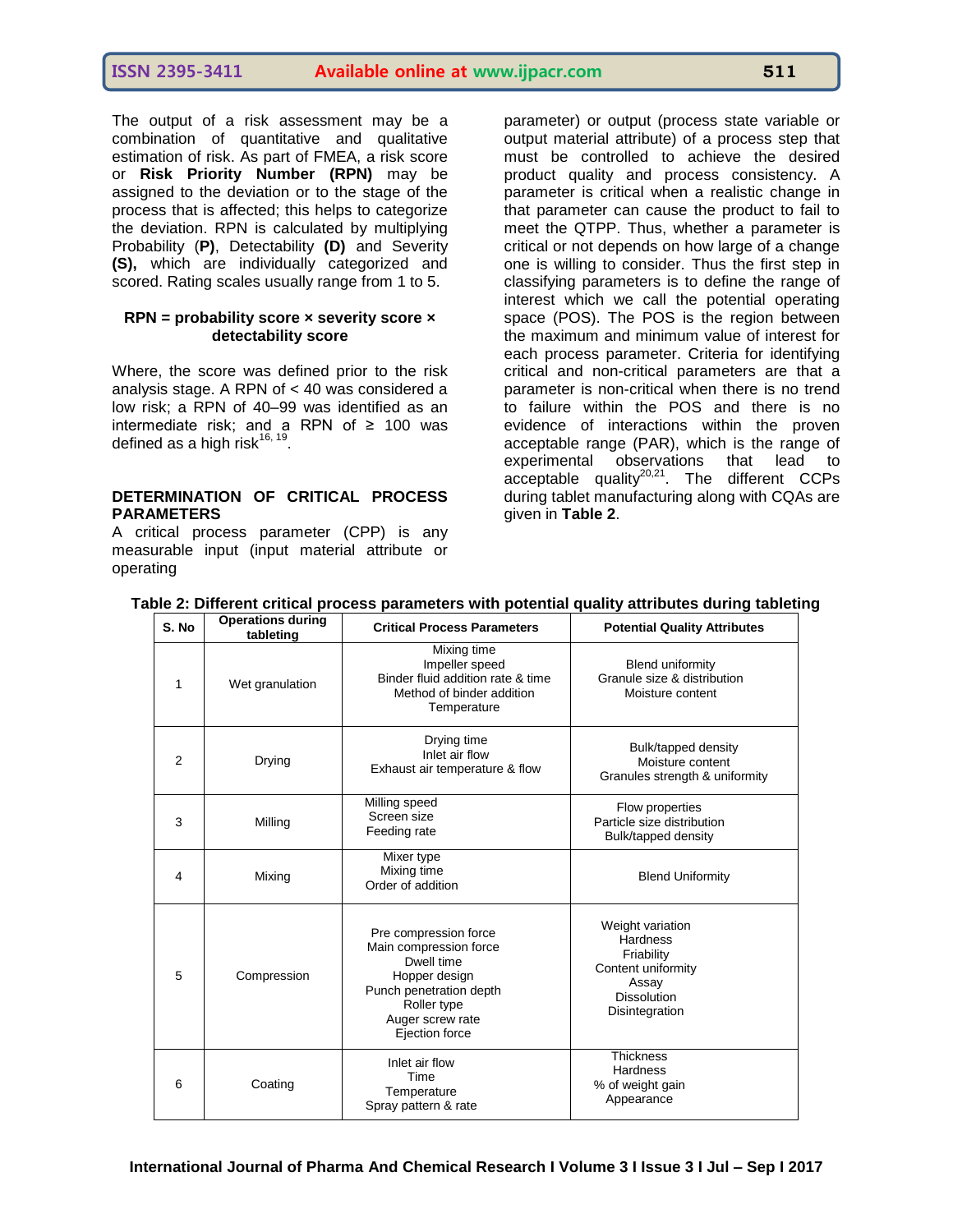## **DESIGN SPACE**

ICH Q8 (R2) defines design space as "the multidimensional combination and interaction of input variables (e.g., material attributes) and process parameters that have been demonstrated to provide assurance of quality. Working within the design space is not considered as a change. Movement out of the design space is considered to be a change and would normally initiate a regulatory post approval change process. Design space is proposed by the applicant and is subject to regulatory assessment and approval."

Design space may be constructed for a single unit operation, multiple unit operations, or for the entire process. Though according to FDA guideline, defining design space is optional since the product and process understanding can be established without a formal design space, nevertheless, such approach can assist to better understanding and attain overall control of a system.

The Design Space is linked to criticality through the results of risk assessment, which determines the associated CQAs and CPPs. It describes the multivariate functional relationships between CQAs and the CPPs that impact them, and should include their linkage to or across unit operations. Such relationships are arrived at by iterative application of risk assessment and experimental design, modeling, as well as the use of literature and prior experience.

Methods for determining design space included: one-variable-at-a-time experiments, statistically designed experiments, and modeling approaches. Methods for presenting design space included graphs (surface-response curves and contour plots), linear combination of parameter ranges, equations, and models. Alternatively, the design space can be explained mathematically through equations describing relationships between parameters for successful operation<sup>22-23</sup>.

## **DESIGN OF EXPERIMENTS (DoE)<sup>27</sup>**

The factors to be studied in a DoE could come from the risk assessment exercise or prior knowledge. Inclusion of a full statistical evaluation of the DoEs performed at early development stages (e.g., screening) is not expected. A summary table of the factors and ranges studied and the conclusions reached will be helpful. For DoEs involving single- or multiple-unit operations that are used to establish CPPs and/or to define a Design Space (DS), the inclusion of the following information in

the submission will greatly facilitate assessment by the regulators:

- Rationale for selection of DoE variables (including ranges) that would be chosen by risk assessment (e.g., consideration of the potential interactions with other variables).
- Any evidence of variability in raw materials (e.g., drug substance and/or excipients) that would have an impact on predictions made from DoE studies.
- Listing of the parameters that would be kept constant during the DoEs and their respective values, including comments on the impact of scale on these parameters.
- Type of experimental design used and a justification of its appropriateness, including the power of the design.
- Factors under study and their ranges can be presented in a tabular format. Submitters should indicate if the factors are expected to be scale-dependent.
- Reference to the type of analytical methods (e.g., HPLC, NIR) used for the evaluation of the data and their suitability for their intended use (e.g., specificity, detection limit).
- Results and statistical analysis of DoE data showing the statistical significance of the factors and their interactions, including predictions made from DoE studies relevant to scale and equipment differences.

## **CONTROL STRATEGY**

ICH Q10 defines a control strategy as "a planned set of controls derived from current product and process understanding that assures process performance and product quality. The controls can include parameters and attributes related to drug substance and drug product<br>materials and components, facility and and components, facility and equipment operating conditions, in process controls, finished product specifications and the associated methods and frequency of monitoring and control." A control strategy normally include input material controls, process controls and monitoring, design space around individual or multiple unit operations, and/or final product specifications used to ensure consistent quality [24, 25]. The finished drug products are tested for quality by assessing if they meet specifications. In addition, manufacturers are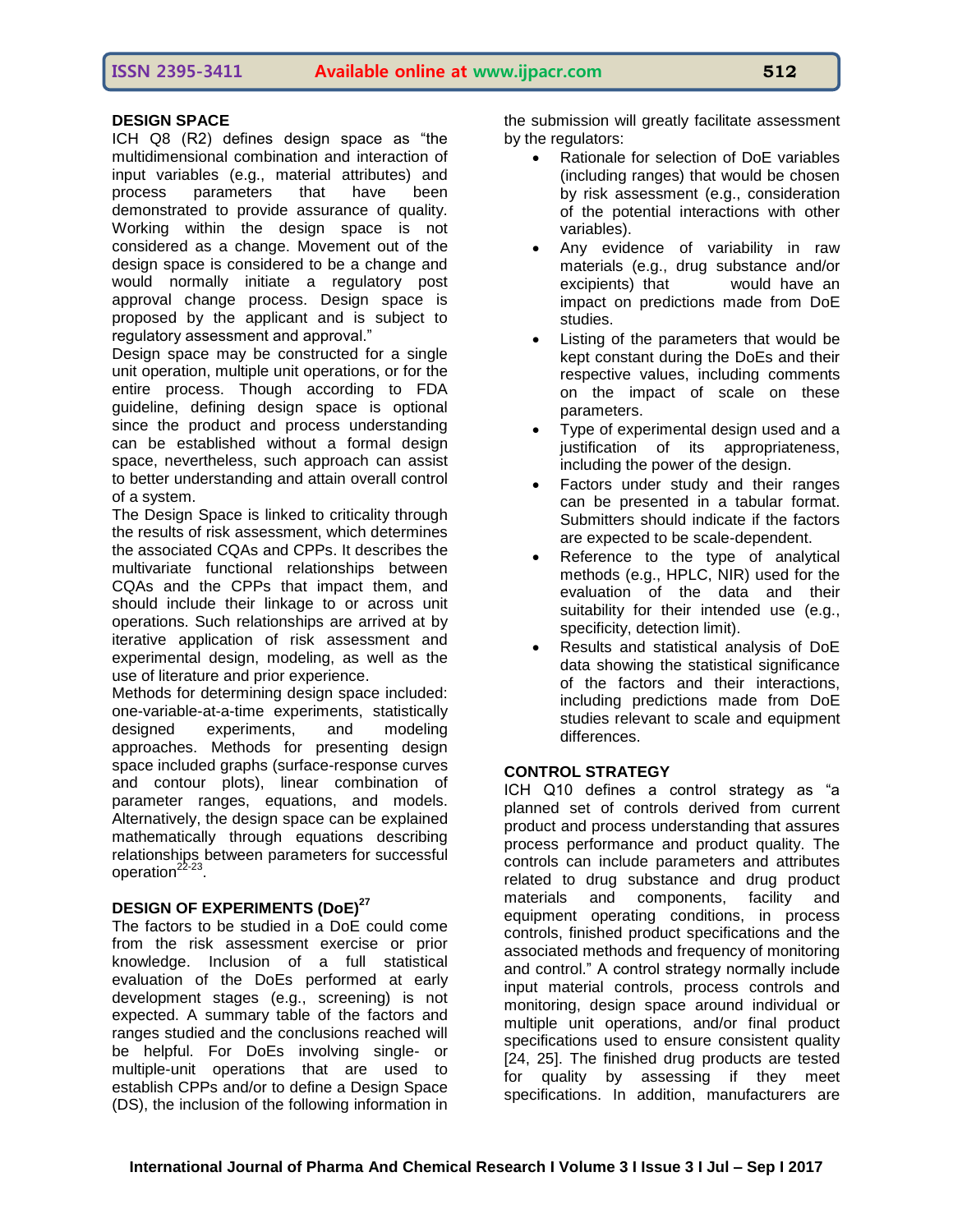usually expected to conduct extensive in process tests, such as blend uniformity or tablet hardness.

A QbD based control strategy for blending process is shown in **Figure 06**. Pharmaceutical quality is assured by understanding and controlling formulation and manufacturing variables to assure the quality of the finished product. The end product testing only confirms the quality of the product.



**Fig. 6: Example of control strategy for QbD process**

#### **CHALLENGES**

Though Quality by design is an essential part of the modern approach to pharmaceutical quality, but Lack of understanding regarding the pharmaceutical process is the cause and also the major limitation for QbD implementation. Pharmaceutical companies are traditionally tuned to care more about the end product, with little emphasis on the science-based understanding of the process involved. The majority of pharmaceutical companies feel that there is a need for a more easy guidance on how to actually implement QbD. Companies wanted clarification from FDA on QbD terminologies, acceptable methods, criteria to select and deselect critical quality attributes, standards by which to judge adequacy of controls, and criteria for analytical method substitution<sup>25, 26</sup>. 10 key challenges are the most problematic for QbD adoption. These challenges

are evaluated by their relevancy against different drug types as well as different levels of adoption. The first four challenges occur within companies:

- $\triangleright$  Internal misalignment (Disconnect between cross functional areas, e.g., R&D and manufacturing or quality and regulatory)
- $\triangleright$  Lack of belief in business case i.e. there is a lot of uncertainty over timing of and investment requirements for QbD implementation.
- $\triangleright$  Lack of technology to execute (e.g., Difficulty managing data, limited understanding of Critical Quality Attribute (CQA) implications)
- $\triangleright$  Alignment with third parties (i.e., How to implement QbD with increasing reliance on suppliers and contract manufacturers?)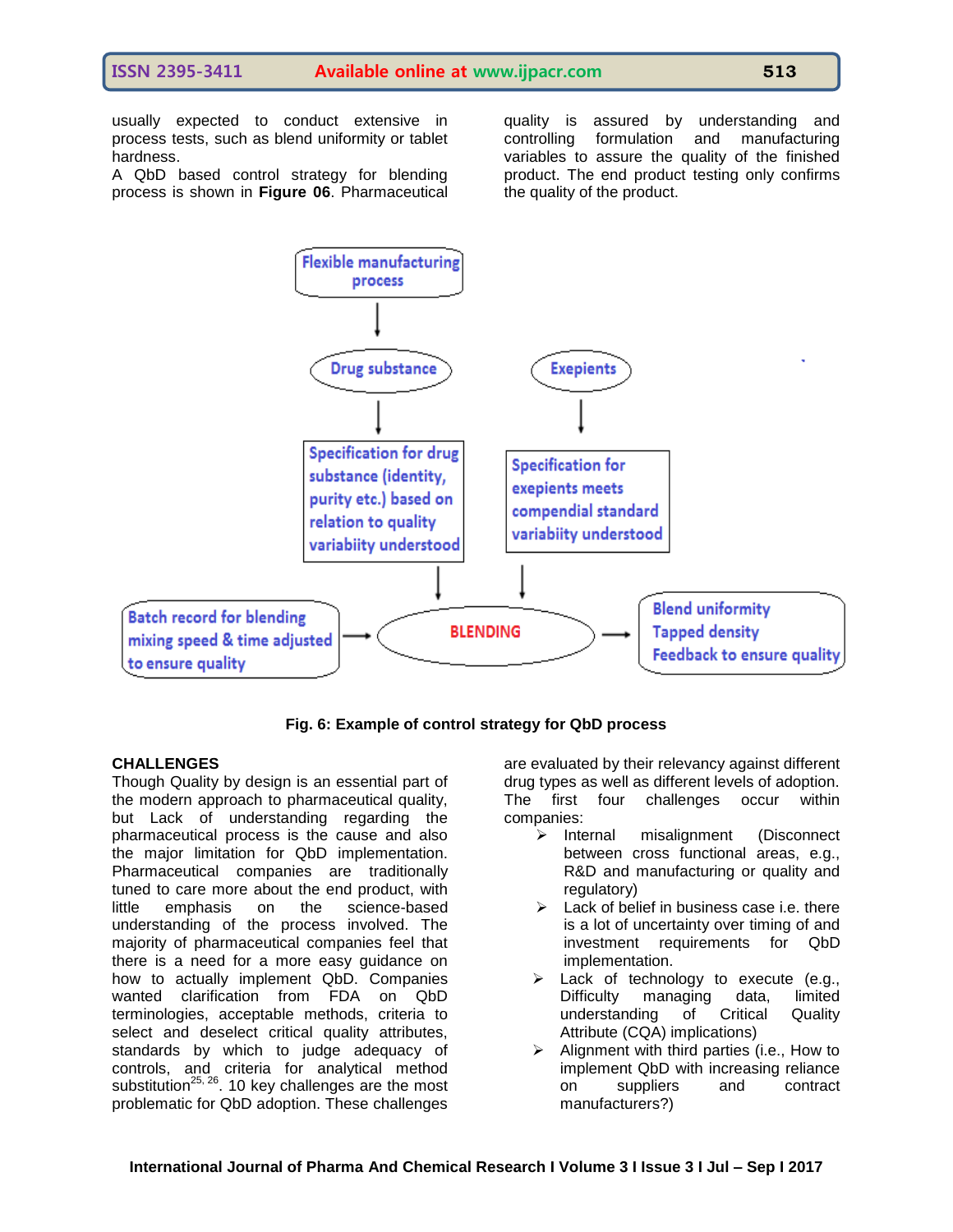## **ISSN 2395-3411 Available online at www.ijpacr.com 514**

- $\triangleright$  The next six challenges are directly related to the regulatory authority:
- > Inconsistency of treatment of QbD across regulatory authority
- $\triangleright$  Lack of tangible guidance for industry
- $\triangleright$  Regulators not prepared to handle QbD applications
- $\triangleright$  The way promised regulatory benefits are currently being shared does not inspire confidence
- $\triangleright$  Misalignment of international regulatory bodies
- $\triangleright$  Current interaction with companies is not conducive to QbD
- $\triangleright$  It is accepted that the challenges and concerns associated with the implementation of QbD can only be resolved if there is efficient communication between the industry and the regulatory bodies.

## **CONCLUSION**

QbD is increasingly becoming an important and widely used technique in pharmaceutical product development. While QbD is most effective when it is employed at a product/process design level, it should also be accomplished in the manufacturing and quality assurance environments. Implementing QbD concept in product development provide quality medicines to patients, production improvements to Manufacturers with significantly reduced batch failures and drug regulatory bodies will have greater confidence in the robust quality of products. This approach allows the establishment of priorities and flexible boundaries in the process. As such QbD is becoming a promising scientific tool in quality assurance in pharmaceutical industry.

The changes in product and process can be managed better with QbD. Manufacturers can execute certain changes without filing prior approval supplements and can simply notify regulatory authority in annual reports. The economic and resource drain due to exhaustive validation requirements can significantly be minimized. The application of QbD principles can change the chemistry, manufacturing, and control regulatory process into a science and risk-based assessment.

#### **REFERENCES**

1. ICH. The International Conference on Harmonization of Technical Requirements for Registration of Pharmaceuticals for Human Use, Quality Guideline Q8 (R2) Pharmaceutical Development. 2009. Aug, [Last cited on 2009 Aug 30]. Available from [:http://www.ich.org/ file](http://www.ich.org/%20file%20admin/Public-Web_Site/ICH_Products/%20Guidelines/%20Quality/%20Q8_R1/Step4/Q8_R2_Guideline.pdf)  [admin/Public-Web\\_Site/ICH\\_Products/](http://www.ich.org/%20file%20admin/Public-Web_Site/ICH_Products/%20Guidelines/%20Quality/%20Q8_R1/Step4/Q8_R2_Guideline.pdf)  [Guidelines/ Quality/](http://www.ich.org/%20file%20admin/Public-Web_Site/ICH_Products/%20Guidelines/%20Quality/%20Q8_R1/Step4/Q8_R2_Guideline.pdf)  [Q8\\_R1/Step4/Q8\\_R2\\_Guideline.pdf](http://www.ich.org/%20file%20admin/Public-Web_Site/ICH_Products/%20Guidelines/%20Quality/%20Q8_R1/Step4/Q8_R2_Guideline.pdf)

2. Food and Drug Administration. Guidance for industry, Q8 (R1) Pharmaceutical Development. 2009. Nov, [Last cited on 2010 Jan 04]. Available from: [http://www.fda.gov/](http://www.fda.gov/%20downloads/Drugs%20/…/Guidances/ucm073507.pdf)  [downloads/Drugs](http://www.fda.gov/%20downloads/Drugs%20/…/Guidances/ucm073507.pdf) 

[/…/Guidances/ucm073507.pdf](http://www.fda.gov/%20downloads/Drugs%20/…/Guidances/ucm073507.pdf) .

- 3. ICH. The International Conference on Harmonization of Technical Requirements for Registration of Pharmaceuticals for Human Use, Quality Guideline Q8 Pharmaceutical Development. 2005. Nov, [Last cited on 2010 Jan 05]. Available from: [http://www.ich.org/](http://www.ich.org/%20fileadmin/Public_Web_Site/ICH_Products/Guidelines/Quality/Q10/Concept_papers/Q10_Concept_Paper.pdf)  [fileadmin/Public\\_Web\\_Site/ICH\\_Product](http://www.ich.org/%20fileadmin/Public_Web_Site/ICH_Products/Guidelines/Quality/Q10/Concept_papers/Q10_Concept_Paper.pdf) [s/Guidelines/Quality/Q10/Concept\\_pape](http://www.ich.org/%20fileadmin/Public_Web_Site/ICH_Products/Guidelines/Quality/Q10/Concept_papers/Q10_Concept_Paper.pdf) [rs/Q10\\_Concept\\_Paper.pdf](http://www.ich.org/%20fileadmin/Public_Web_Site/ICH_Products/Guidelines/Quality/Q10/Concept_papers/Q10_Concept_Paper.pdf) .
- 4. Ende DA, Bronk KS, Mustakis J, O'Connor G, Maria CL, Nosal R, et al. API quality by design example from the torcetrapib manufacturing process. J Pharm Innov. 2007; 2:71–86.
- 5. Kenett RS, Kenett DA. Quality by Design applications in biosimilar pharmaceutical products. Accredit Qual Assur. 2008; 13: 681–90.
- 6. Nasr MM. FDA's Quality Initiatives: An Update. [Last cited on 2009 Aug 10]. Available from: [http://www.gmpcompliance.com/d](http://www.gmpcompliance.com/daten/download/FDAs_Quality_Initiative.pdf) [aten/download/FDAs\\_Quality\\_Initiative.](http://www.gmpcompliance.com/daten/download/FDAs_Quality_Initiative.pdf) [pdf](http://www.gmpcompliance.com/daten/download/FDAs_Quality_Initiative.pdf) .
- 7. Peri P. Quality by Design (QbD) Approaches for Orally Inhaled and Nasal Drug Products (OINDPs) in the USA. [Last cited on 2009 Aug 10]. Available from: [http://www.fda.gov/downloads/Abo](http://www.fda.gov/downloads/AboutFDA/CentersOffices/CDER/ucm103526.pdf) [utFDA/CentersOffices/CDER/ucm10352](http://www.fda.gov/downloads/AboutFDA/CentersOffices/CDER/ucm103526.pdf) [6.pdf](http://www.fda.gov/downloads/AboutFDA/CentersOffices/CDER/ucm103526.pdf) .
- 8. Lionberger RA, Lee SL, Lee L, Raw A, Yu LX. Quality by design: concepts for ANDAs. AAPS J. 2008; 10: 268– 76. [\[PMC free article\]](https://www.ncbi.nlm.nih.gov/pmc/articles/PMC2751376/) [\[PubMed\]](https://www.ncbi.nlm.nih.gov/pubmed/18465252)
- 9. Yu LX. Pharmaceutical quality by design: product and process development, understanding, and